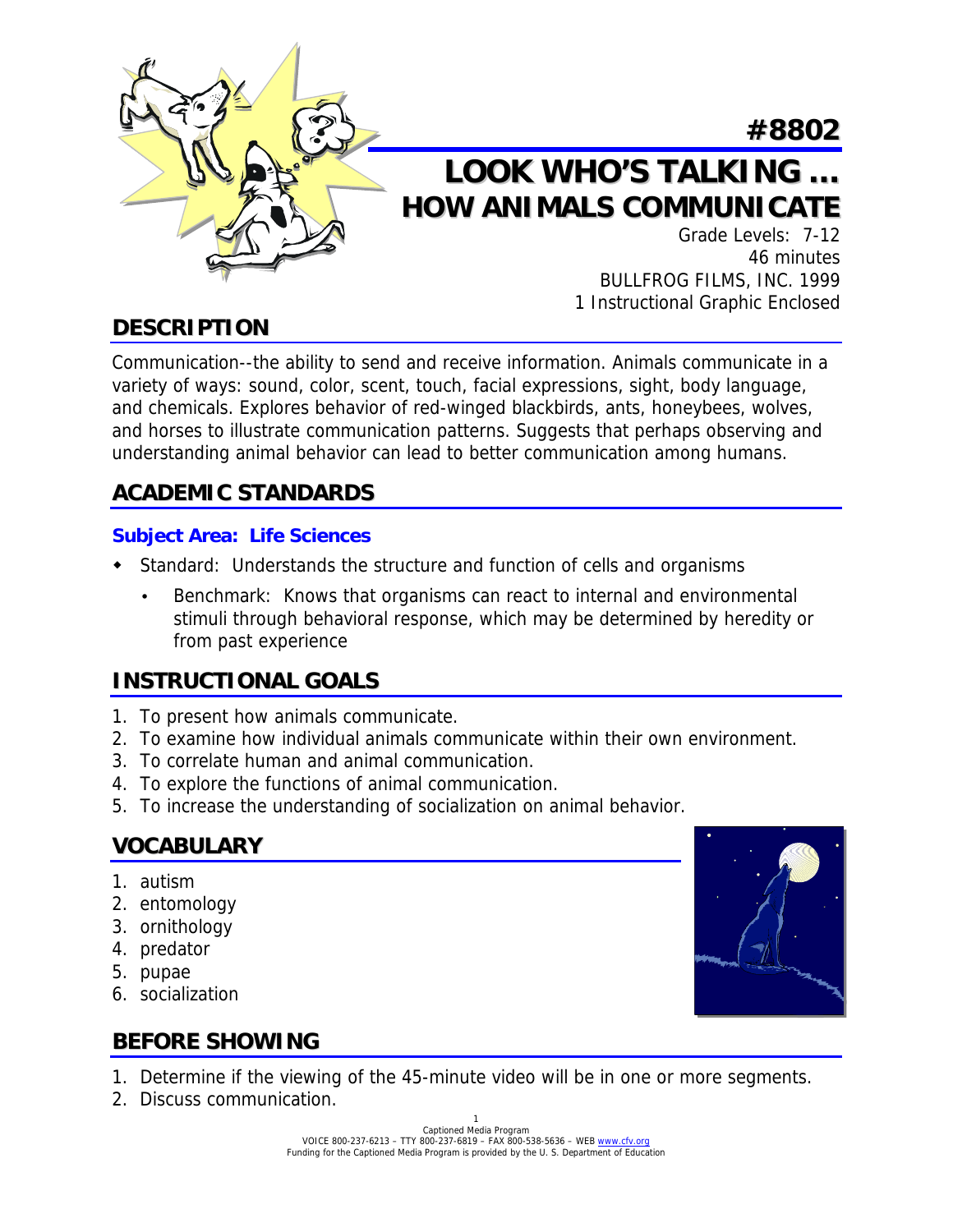- a. What is *communication*?
- b. Why is it important and to whom?
- c. What if there were no ways to communicate?
- d. Why do animals need to communicate?
- 3. Review vocabulary words utilized in the video.

### **DURING SHOWING**

- 1. View the video more than once, with one showing uninterrupted.
- 2. Pause after each animal section and allow students to fill in the "How Animals Communicate Worksheet." (See INSTRUCTIONAL GRAPHICS.)

# **AFTER SHOWING**

### **Discussion Items and Questions**

- 1. Discuss the completed "How Animals Communicate Worksheet" and expand the discussion to include a comparison and contrast of human and animal language.
	- a. Similarities are: animals and people communicate amongst themselves; many animals use sounds and gestures just as people do and facial gestures are particularly important to both (higher) animals and people.
	- b. Differences are: animal communication is typically immediate, referring to the "here and now" rather than to the future or the past; people use writing and other signs, whereas animals do not typically use or leave visual cues; some animals use smells, which people do not and most animals utter response cries, while people can choose to "hold back."
- 2. Following up on the communication discussion before showing the video, discuss how this video may have changed the perception of communication.
- 3. Discuss the socialization of humans and animals.

### **Applications and Activities**

- 1. Compare and contrast animal and human socialization.
- 2. Utilizing the Internet or a local news source, find a story in which you think socialization affected the decisions of an animal or a human.
- 3. Compare and contrast the communication skills of an animal on the "How Animals Communicate Worksheet" and another animal. Create a bulletin board detailing the similarities and differences.
- 4. View the movie "Antz" or "A Bug's Life." Compare and contrast the ants in the movie to the ants in this video.
- 5. Lead a class debate on if animals should be treated differently than humans.
- 6. Take a field trip to the zoo. Observe and discuss how the different animals communicate.
- 7. Research the communication skills of an animal. Create a report comparing the animal's communication skills to your own.





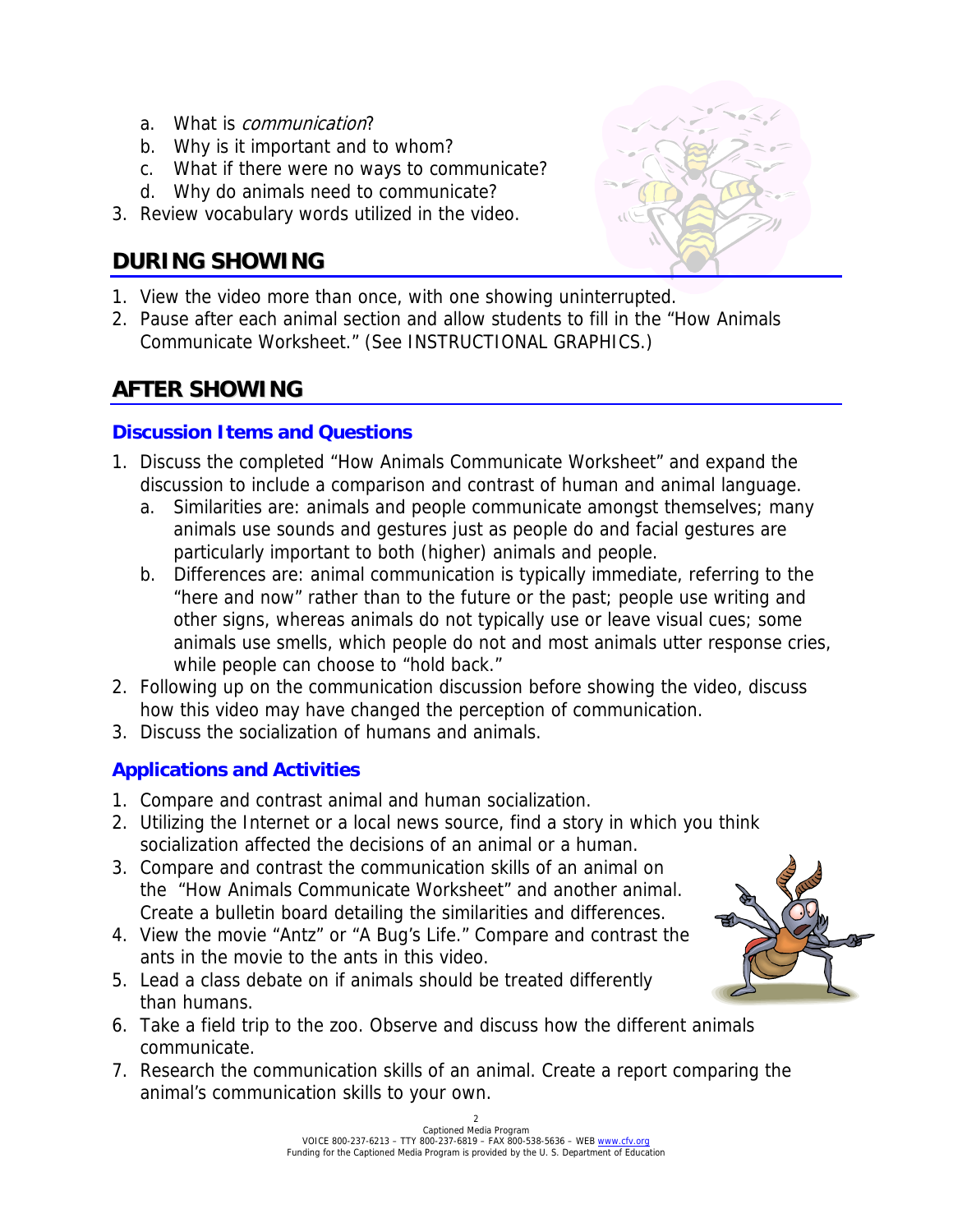- 8. Monty Roberts believes in training horses without pain. Compare his technique to other animal-training techniques.
- 9. Discover how Sea World trains their animals via the Internet at [http://www.seaworld.org/animal\\_training/atintrobehav.](http://www.seaworld.org/animal_training/atintrobehav)

### **RELATED RESOURCES**





- Animals That Live in Groups #2354
- Beyond Words: Animal Communication #2039
- Coyotes & How They Live #3024

#### **World Wide Web**



The following Web sites complement the contents of this guide; they were selected by professionals who have experience in teaching deaf and hard of hearing students. Every effort was made to select accurate, educationally relevant, and "kid-safe" sites. However, teachers should preview them before use. The U.S. Department of Education, the National Association of the Deaf, and the Captioned Media Program do not endorse the sites and are not responsible for their content.

#### • **WOLF COUNTRY**

#### <http://www.wolfcountry.net/>

Dedicated to promoting wolf education. Learn more about how wolves live and communicate.

#### • **HORSE BEHAVIOR**

#### <http://www.horse-behavior.com/>

Contains information about horse behavior. Learn how horses communicate.

# • **CHIMPANZEE AND HUMAN COMMUNICATION INSTITUTE**

#### <http://www.cwu.edu/~cwuchci/main.html>

The institute is a sanctuary for five adult chimpanzees who communicate with humans and each other using American Sign Language (ASL). In addition, the institute offers a humane education curriculum.

# **INSTRUCTIONAL GRAPHICS**

• HOW ANIMALS COMMUNICATE WORKSHEET